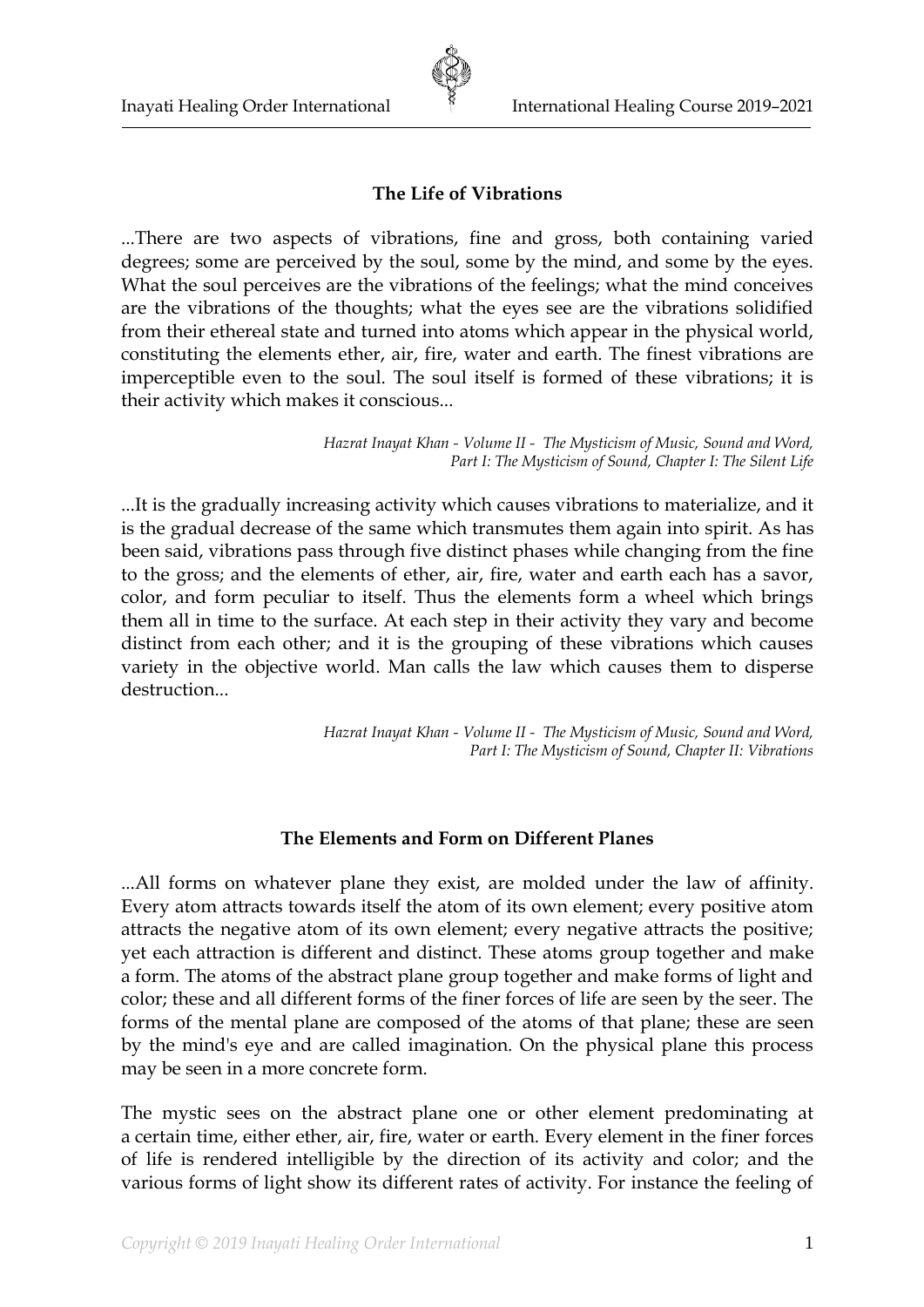

humor develops into greater humor, and sadness into a deeper sorrow, and so it is with the imagination: every pleasant thought develops pleasure and expands into still pleasanter thought, and every disagreeable imagination grows and becomes more intense. Again, on the physical plane we not only see men dwelling together in cities and villages, but even beasts and birds living in flocks and herds; coal is found in the coal-mine, and gold in the gold-mine; the forest contains thousands of trees, where as the desert holds not a single one. All this proves the power of affinity which collects and groups the kindred atoms, and makes of them numerous forms, there by creating an illusion before the eye of man who thus forgets the one source in the manifestation of variety.

The direction taken by every element to make a form depends upon the nature of its activity. For instance, an activity following a horizontal direction shows the earth element, a downward direction the water element, an upward direction the fire element; the activity that moves in a zigzag direction shows the air element, and the form taken by ether is indistinct and misty. Therefore the nature of all things is made plain to the seer by their form and shape, and from their color their element is known, yellow being the color of earth, green of water, red of fire, blue of air, and gray of ether. The mingling of these elements produces mixed colors of innumerable shades and tones, and the variety of color in nature bears evidence of the unlimited life behind it...

#### *Hazrat Inayat Khan - Volume II - The Mysticism of Music, Sound and Word, Part I: The Mysticism of Sound, Chapter V: Form*

...Although the elements may be called earth, water, fire, air and ether, this must not be taken literally. Their nature and character, according to the mystics, are different. But, as words are few, one cannot give other names to these elements, although in Sanskrit we have distinctive words for them. 'Ether' is not ether in the scientific sense. It is capacity. 'Water' is not water as we understand it in everyday language. It is liquidity. 'Fire' is understood differently. It means glow or heat, dryness, radiance, all that is living. All of these words suggest something more than is ordinarily meant by them...

> *Hazrat Inayat Khan - Volume II - The Mysticism of Music, Sound and Word, Part II: Music, Chapter X: The Mystery of Sound and Colour 1*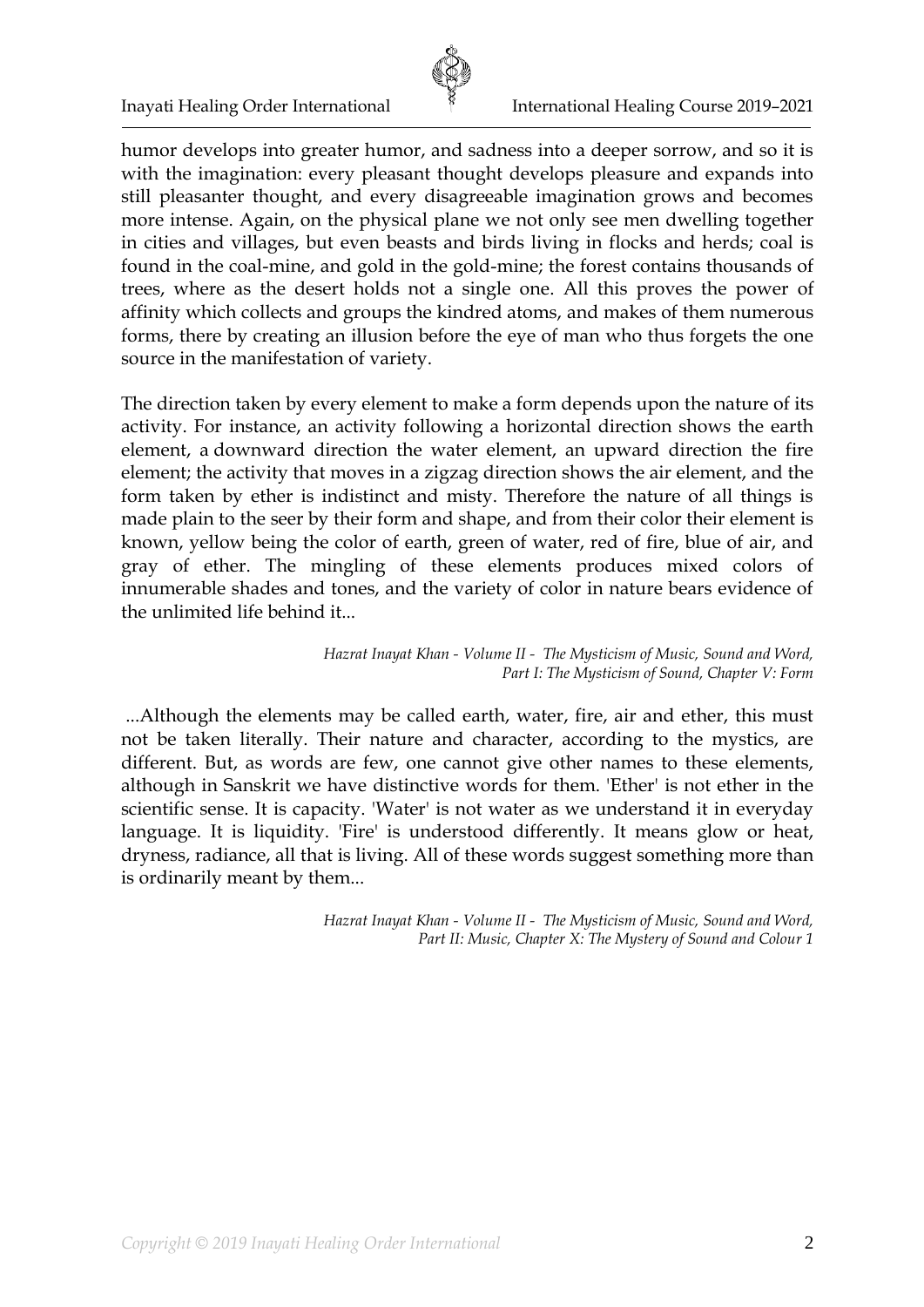

## **The 5 Elements and Universal Harmony**

...The existence of land and water, the land for the water, and the water for the land; the attraction between the heavens and the earth, all demonstrate the universal harmony. The attraction of the sun and moon to each other, the cosmic order of the stars and the planets, all connected and related with each other, moving and working under a certain law; the regular rotation of the seasons, the night following the day, and the day in its turn giving place to the night; the dependence of one being on another; the distinctiveness, attraction and assimilation of the five elements, all prove the universal harmony...

> *Hazrat Inayat Khan - Volume II - The Mysticism of Music, Sound and Word, Part I: The Mysticism of Sound, Chapter III: Harmony*

## **The 5 Elements in Human Nature**

...In every being the five elements are constantly working, and in every individual one especially predominates. The wise have therefore distinguished five different natures in man, according to the element predominant in him. Sometimes two elements or even more predominate in a human being in a greater or lesser degree...

> *Hazrat Inayat Khan - Volume II - The Mysticism of Music, Sound and Word, Part I: The Mysticism of Sound, Chapter III: Harmony*

..Question: Has one element superiority over another? For instance, is a thought coloured by fire superior to a thought coloured by another element?...

Answer: There is no superiority of one element over another. The superiority of a thought is according to the outlook of the mind... What makes it superior or inferior is the motive behind it...

> *Hazrat Inayat Khan - Volume II - The Mysticism of Music, Sound and Word, Part IV: Cosmic Language, Chapter VII: Thought and Imagination*

## **Breath and the 5 Elements**

...All the elements are in the breath, according to the direction which the breath takes: the earth, water, fire, air, and ether. We can taste them in the breath. There are five directions, four outward and one inward... If you say, "We cannot feel, perceive the elements in the breath; we do not know where they are," I will say, "This is a science. It cannot be understood in a moment. It is a study..."

*Hazrat Inayat Khan - The Supplementary Papers, Class For Mureeds VIII, The Breath*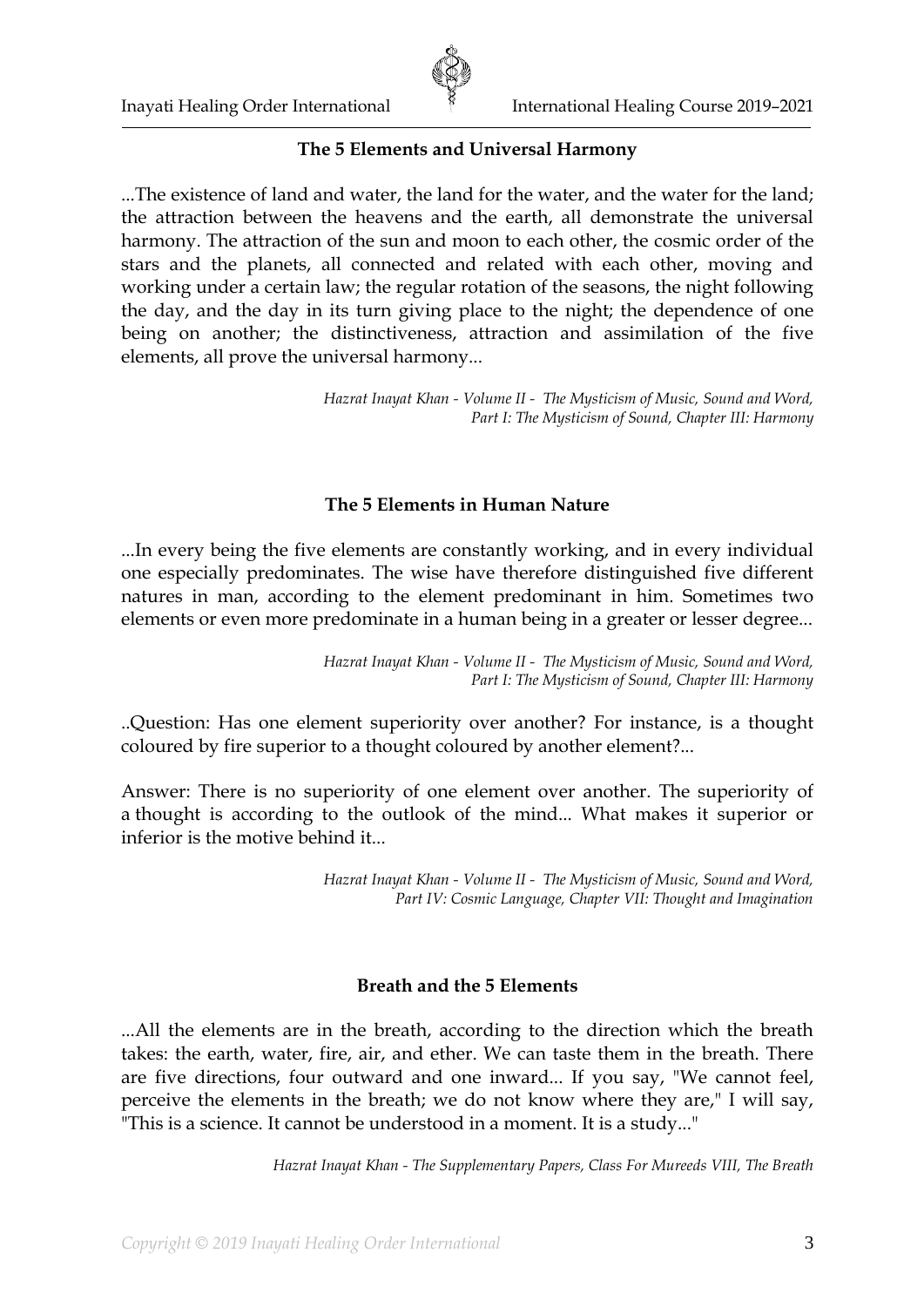

...When the breath which is developed, is thrown outward its radiance produces light, and it is the different shades and grades of this light, which manifest in various colors, suggesting to the mystic the different elements, which the particular colors denote...

> *Hazrat Inayat Khan - Volume XIII - The Gathas, Part IV: Pasi Anfas: Breath, GATHA III, 2. Inspiration*

...By concentrating on the breath, a person can tell what element is passing through him at the moment; and by consulting the breath he can tell the present and future...

*Hazrat Inayat Khan - The Supplementary Papers, Class For Mureeds VIII, The Breath*

## **The Sounds of the Elements**

...**The earth** has various aspects of beauty as well as of variety in its sound. Its pitch is on the surface, its form is crescent-like, and its colour is yellow. The sound of earth is dim and dull, and produces a thrill, activity and movement in the body. All instruments of wire and gut, as well as the instruments of percussion, such as the drum, cymbals, etc, represent the sound of the earth.

**The sound of water** is deep, its form is serpent-like, its colour green, and it is best heard in the roaring of the sea. The sound of running water, of mountain rills, the drizzling and pattering of rain, the sound of water running from a pitcher into a jar, from a pipe into a tub, from a bottle into a glass, all have smooth and lively effect, and a tendency to produce imagination, fancy, dream, affection and emotion... These instruments [bowls filled with water] have a touching effect on the heart.

**The sound of fire** is high-pitched, its form is curled, and its colour red. It is heard in the falling of the thunderbolt and in a volcanic eruption, in the sound of a fire when blazing, in the noise of squibs, firecrackers rifles, guns and cannons. All these have a tendency to produce fear.

**The sound of air** is wavering, its form zigzag, and its colour blue. Its voice is heard in storms, when the wind blows, and in the whisper of the morning breeze. Its effect is breaking, sweeping and piercing. The sound of air finds expression in all wind instruments made of wood, brass and bamboo; it has a tendency to kindle the fire of the heart, as Rumi says in his *Masnavi* about the flute. Krishna is always portrayed in Indian art with a flute. The air overpowers all other sounds, for it is living and in every aspect its influence produces ecstasy.

**The sound of ether** is self-contained, and it holds all forms and colours. It is the basis of all sounds, and is the undertone which is continuous. Its instrument is the human body, because it can be audible through it; although it is all-pervading, yet it is unheard. It manifests to man as he purifies his body from material properties.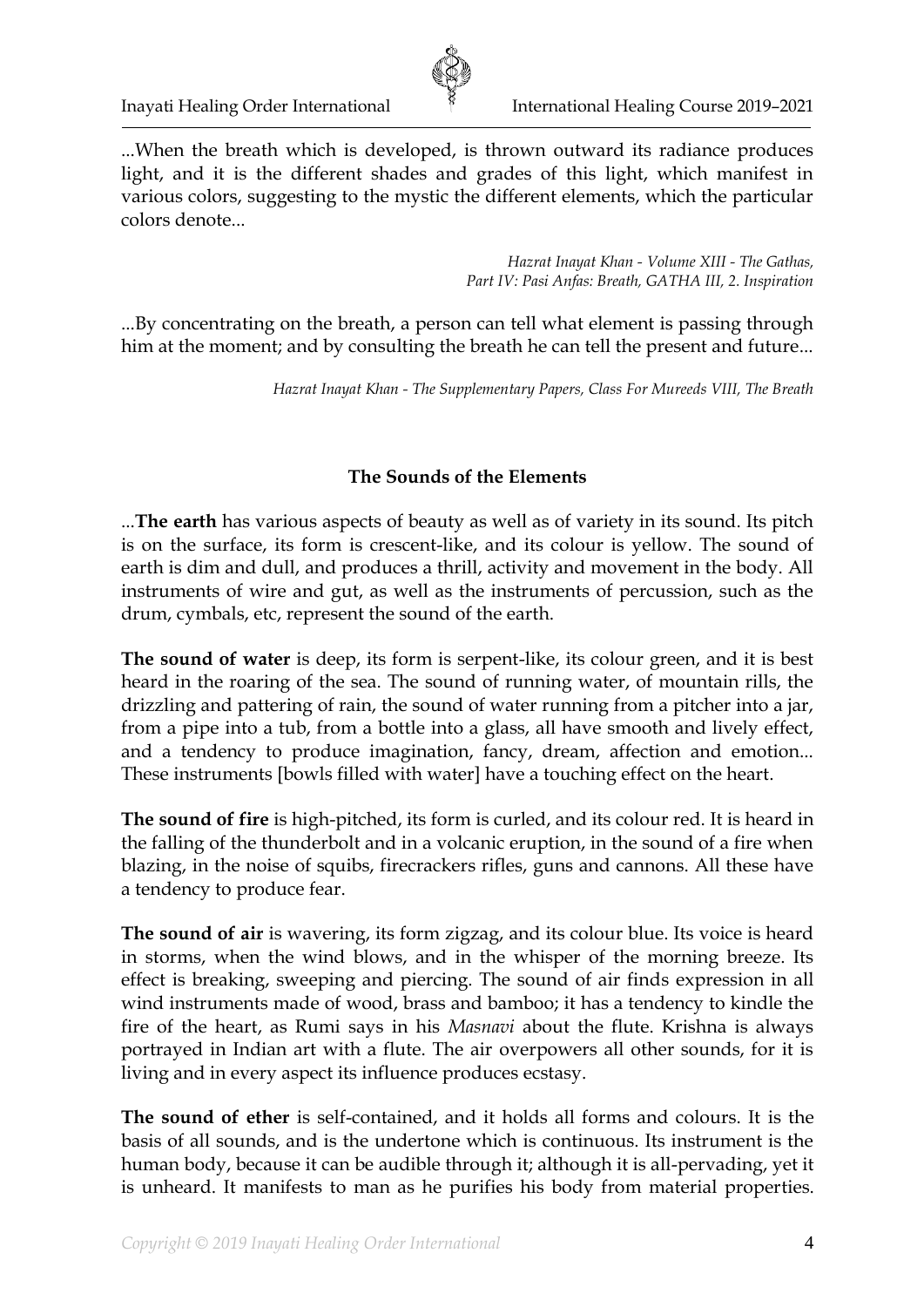

The body can become its proper instrument when the space within is opened, when all the tubes and veins in it are free. Then the sound which exists externally in space becomes manifest inwardly also. Ecstasy, illumination, restfulness, fearlessness, rapture, joy and revelation are the effects of this sound. To some it manifests of itself, to others when they are in a negative state caused by weakness of body or mind; to neither of these is it a benefit, but on the other hand it causes them to become abnormal. This sound only elevates those who open themselves to it by the sacred practices known to the mystics.

> *Hazrat Inayat Khan - Volume II - The Mysticism of Music, Sound and Word, Part I: The Mysticism of Sound, Chapter I: The Silent Life*

## **Qualities of Voice**

...There are five different qualities of the voice…The earth quality of the voice is hope giving, encouraging, tempting. The water quality is intoxicating, soothing, healing, uplifting. The fire quality is impressive, arousing, exciting, horrifying; at the same time it is awakening, because very often warning is given in the voice of fire quality... It was alarming for people to awaken from their sleep, to awaken to greater consciousness, to a higher consciousness.

Then there is the air quality of voice. It is uplifting, raising a person, taking him far, far away from the plane of the earth. And the ether quality of the voice is inspiring, healing, peace-giving, harmonizing, convincing, appealing, at the same time it is the most intoxicating.

> *Hazrat Inayat Khan - Volume II - The Mysticism of Music, Sound and Word, Part II: Mystic, Chapter IX: The Voice*

### **Healing and the 5 Elements**

There are germs and impurities, but there are also elements to purify them. Those five elements, earth, water, fire, air, and ether, as spoken of by the mystics, do not only compose germs, but can also destroy them, if one only knew how one could make use of those five elements to purify one's body with them and also one's mind. As there is need of sun and water for plants to grow, so there is need of the five elements for a person to keep in perfect health. These five elements he breathes according to his capacity of breath. But by breath every person does not attract the same properties; for everyone attracts from the breath elements according to his particular constitution. One attracts more fire element in his breath, another more water element, and a third attracts more earth element. Sometimes one receives an element which one does not require. Besides, the sun currents have a greater healing power than anything else. A person who knows how to breathe perfectly,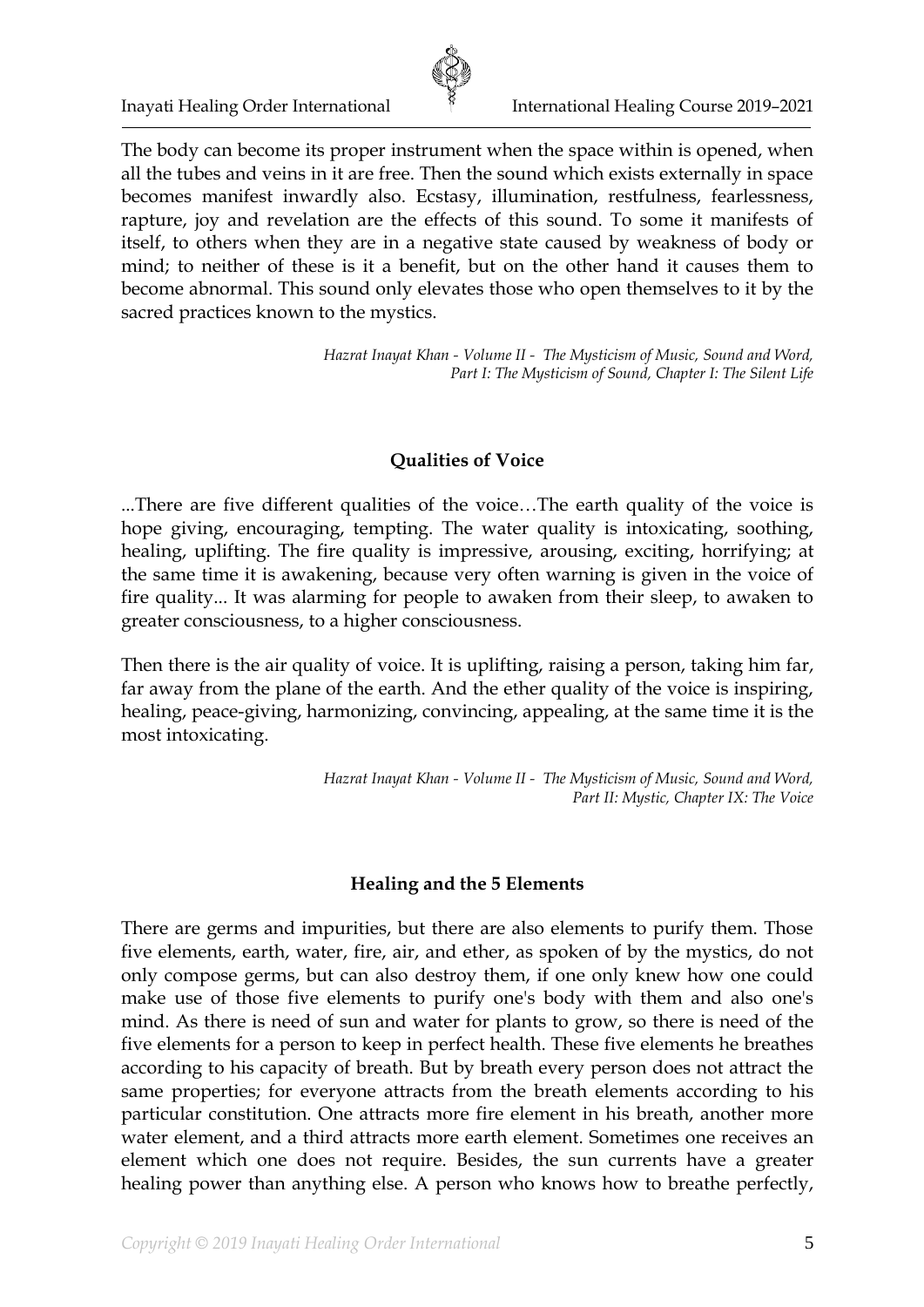

who is attracting sun currents into his body, can keep the body free from every kind of impurity. No microbes of destruction can exist if the sun currents can touch every part of the body, which is within, and that is done by the breath. The places of the earth which are hidden from the sun, which are not touched by the air, become damp; several little lives are created there, germs of destruction are born, and the air in that place becomes dense. If this is true, then the body also needs the sun and air. The lungs, intestines, and veins and tubes of the body all need the sun and the air; and these are taken in by means of perfect breathing; and even the mind derives benefit from this. For the mind too is composed of five elements, the elements in their finer condition.

#### *Hazrat Inayat Khan - Volume IV - Mental Purification and Healing, Part I: Health, V*

...In the first place, if we saw what was at the back of all the medicines which are used for healing purposes, if we ask what it is in them that heals, we shall find that it is the different elements which constitute our physical being. The same elements are present in those medicines, and that which is lacking in us is taken from them, or the effect which should be produced in our body is produced by them. The vibration which is necessary for our health is created in the body by their power. The rhythm which is necessary for our cure is brought about by bringing the circulation of the blood into a certain rhythm and speed...

> *Hazrat Inayat Khan - Volume II - The Mysticism of Music, Sound and Word, Part II: Mystic, Chapter XIII: The Healing Power of Music*

...Thus healing may be called life-giving to that part that needs life or to the body as a whole. The materialist believes that a person, however weak, can be saved and brought to life by injecting into his body the blood of another. If that is a successful remedy, how much more could the power of thought, of life, which has more power than matter, produce life in another! And even the free essence of the healer's physical body may be passed through gases by the process of earth rising to water, water to fire, fire to air, air to ether, and sending the finest atoms of physical energy and strengthening vibrations of mental energy to a person who needs it. The difference between medicine and healing is this: instead of sending a thing by railway it is sent through the sky by an aeroplane... ...

*Hazrat Inayat Khan - Volume IV - Mental Purification and Healing, Part II: Healing, Chapter III: The Development of Healing Power, One Common Cause of All Diseases*

## **Disintegration of the Elements**

...The soul by its power has created the elements from itself, and has attracted them from outside. It has collected them and it holds them, but through use they are gradually worn out and last only for a certain period. The soul holds the body composed of all these elements as long as it has interest in the body, and as long as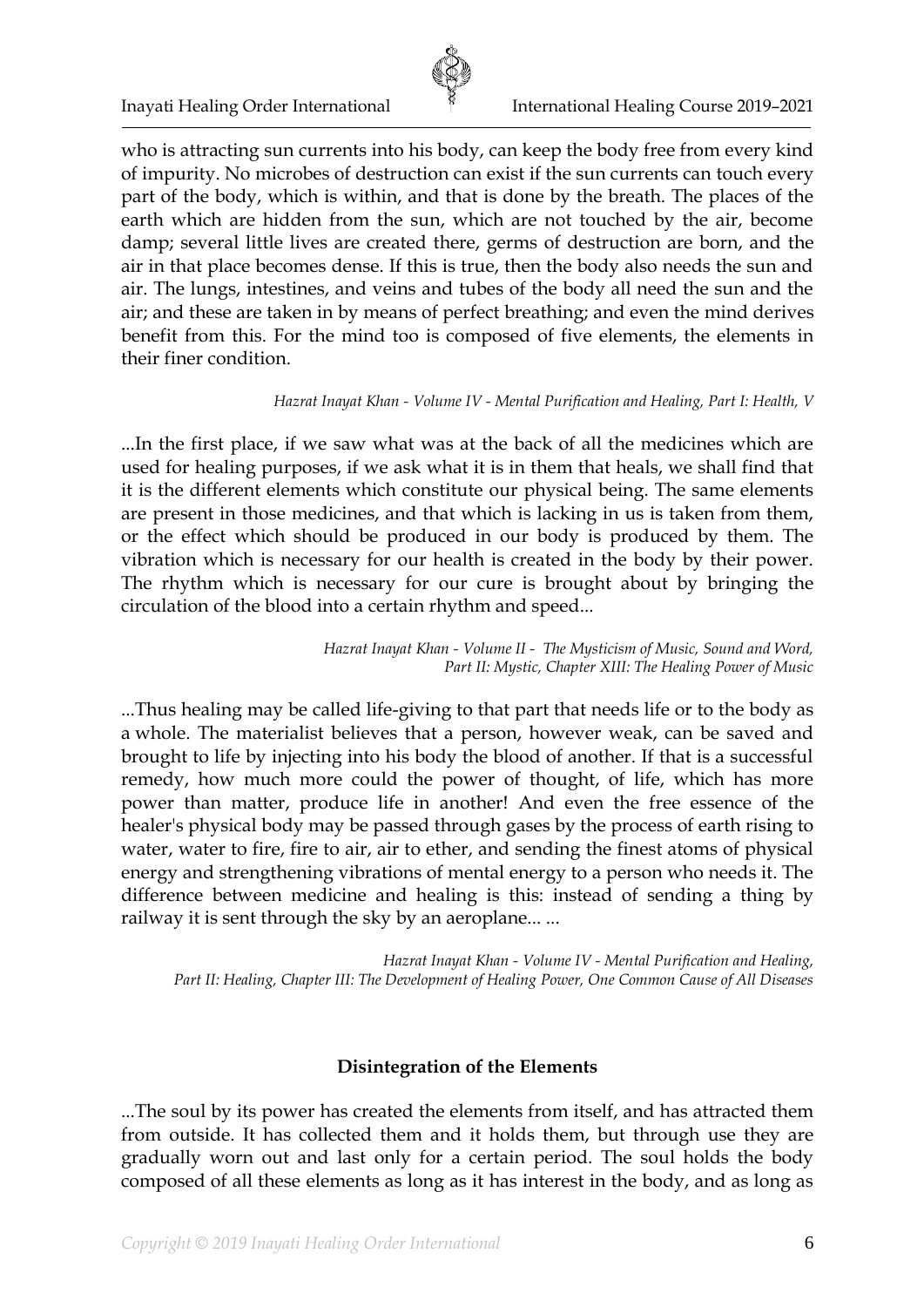

Inayati Healing Order International **International Healing Course 2019–2021** 

the magnetism of the body holds it and its activity keeps it engaged. As soon as its interest in the body is lessened, or the elements that form the body have lost their power, by feebleness or some irregularity in the system, the body loosens its hold, and the soul whose innate inclination is to free itself, takes advantage of this opportunity given to it by bodily inability. The result of this is death.

The elements begin to disperse even before death, but after the death of the body they return straight to their affinity, earth to earth, water to water, and so on, each to its affinity. And they are very glad to return. Each thing is glad to be with its like...

> *Hazrat Inayat Khan - Volume V - Spiritual Liberty, Part II: Aqibat, Life After Death, Chapter I: Life After Death*

### **Correspondences of the Five Elements**

**Direction** Earth: horizontal, spreading Water: downward, descending Fire: rising Air: zigzagging Ether: stillness, centred, calm

## **Colours**

Earth: yellow-brown Water: green Fire: red Air: blue Ether: white

# **Senses**

Earth: touch Water: taste Fire: smell Air: hearing Ether: sight

### **Body tissues**

Earth: bone Water: flesh Fire: blood Air: skin Ether: hair

### **Pir Zia verbally March 2011**

Earth: musculo-skeletal system Water: circulation Fire: digestive system Air: respiratory system Ether: nervous system